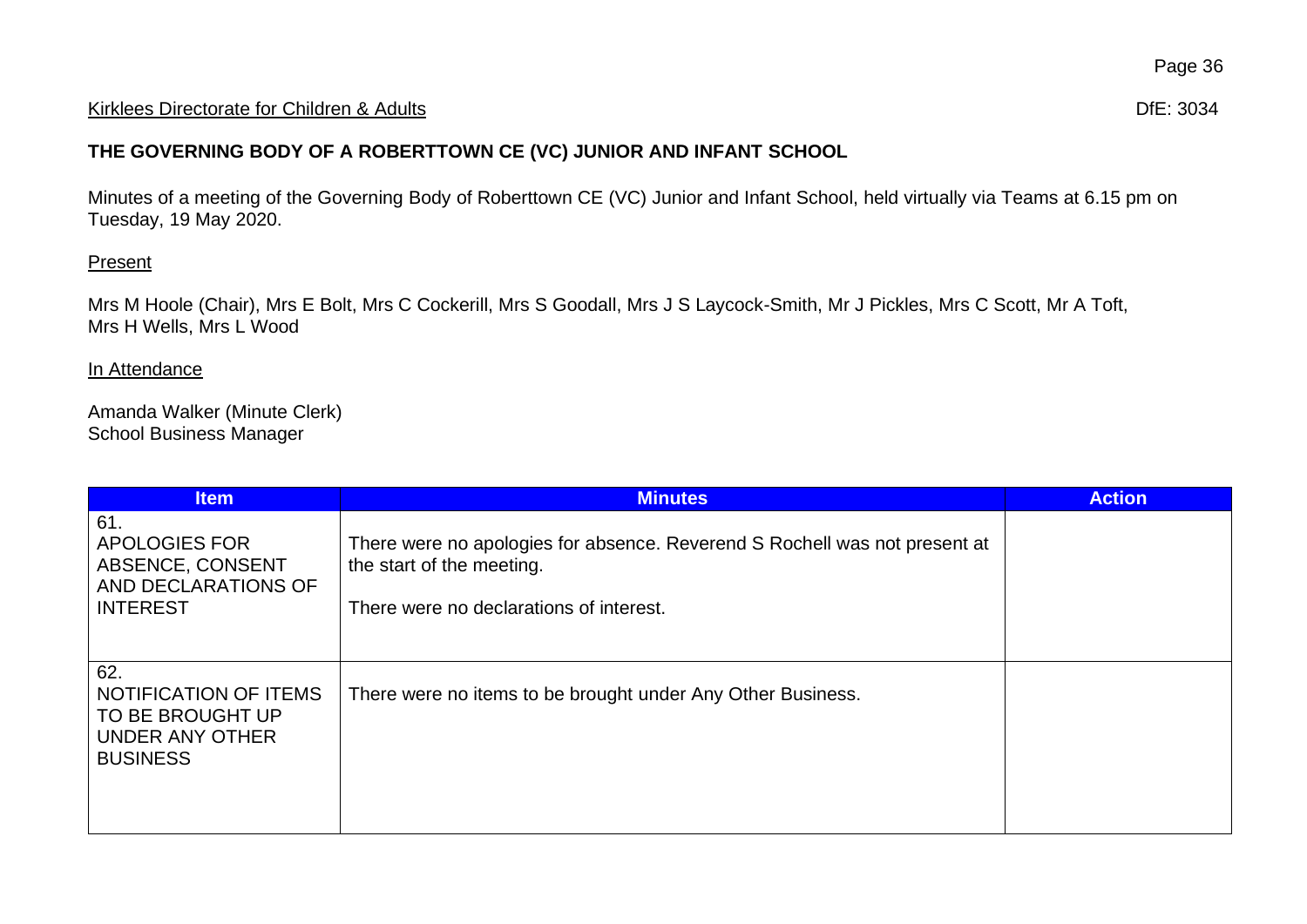| <b>Item</b>                                                                                | <b>Minutes</b>                                                                                                                                                                                                                                                                                                                                                                                                                                                                                                                                                                                                                        | <b>Action</b> |
|--------------------------------------------------------------------------------------------|---------------------------------------------------------------------------------------------------------------------------------------------------------------------------------------------------------------------------------------------------------------------------------------------------------------------------------------------------------------------------------------------------------------------------------------------------------------------------------------------------------------------------------------------------------------------------------------------------------------------------------------|---------------|
| 63.<br>MINUTES OF THE<br><b>MEETING HELD ON</b><br><b>11 FEBRUARY 2020</b>                 | This item to be deferred until the next full meeting when the Chair can sign the<br>previous minutes.                                                                                                                                                                                                                                                                                                                                                                                                                                                                                                                                 |               |
| 64.<br><b>MATTERS ARISING</b>                                                              | There were no matters arising.                                                                                                                                                                                                                                                                                                                                                                                                                                                                                                                                                                                                        |               |
| 65.<br><b>REPORTS FROM</b><br><b>COMMITTEES</b>                                            | There were no reports from committees.                                                                                                                                                                                                                                                                                                                                                                                                                                                                                                                                                                                                |               |
| 66.<br><b>REPRESENTATION</b>                                                               | <b>Appointment of Co-Opted Governors</b><br>The Head Teacher confirmed that Adele Bunch had been appointed Governor<br>designate pending completion of DBS checks.                                                                                                                                                                                                                                                                                                                                                                                                                                                                    |               |
| 67.<br><b>FINANCIAL</b><br><b>MANAGEMENT AND</b><br><b>MONITORING/ BUDGET</b><br>2020-2021 | The SBM joined the meeting.<br>The SBM informed governors that she had been unable to balance the budget<br>and the school had been allocated a further £29k from the Pupil Growth fund.<br>The details of the budget allocations had all been uploaded to the secure<br>website for governors to see ahead of the meeting.<br>The SBM also informed governors that she had a few areas of concern; one of<br>them being ICT resources. A new projector will be required together with some<br>replacement laptops. The cost of this will be approximately £9k. There would<br>also be general IT costs to cover throughout the year. |               |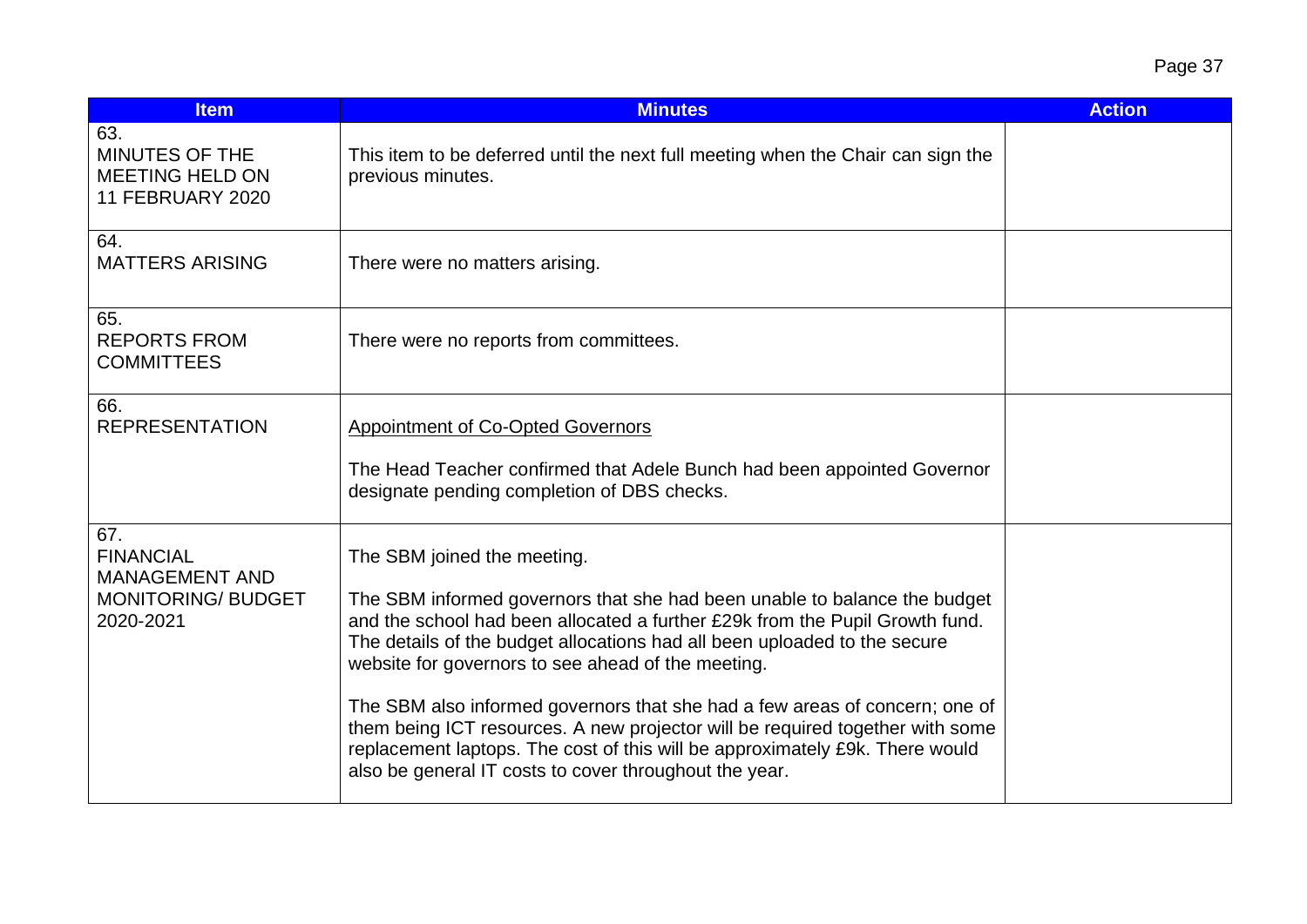| <b>Item</b> | <b>Minutes</b>                                                                                                                                                                                                                                                                                                                                                                | <b>Action</b> |
|-------------|-------------------------------------------------------------------------------------------------------------------------------------------------------------------------------------------------------------------------------------------------------------------------------------------------------------------------------------------------------------------------------|---------------|
|             | The SBM reported to governors that she had been conservative with the<br>estimated income from Breakfast Club and Out of School Club in view of the<br>current Covid 19 situation. Any additional expenditure resulting from Covid 19<br>can be reclaimed in due course, but when the SBM had checked it is not<br>completely clear exactly what expenses may be claimed for. |               |
|             | Staffing costs have been based on the staffing structure from September.                                                                                                                                                                                                                                                                                                      |               |
|             | Sports premium funding is guaranteed until summer 2020 but there has been<br>no update on funding for the next academic year.                                                                                                                                                                                                                                                 |               |
|             | The SBM informed governors that the notes on the B3 are comprehensive<br>with additional information being provided for areas of concern.                                                                                                                                                                                                                                     |               |
|             | Q: Did you make an estimate of projected numbers for Rascals?<br>A: Yes - the income was based on 50% uptake. Any additional funds will<br>be added to the contingency/IT budget.                                                                                                                                                                                             |               |
|             | The SBM informed governors that she had looked at additional funding that<br>may have been available for the Breakfast Club, however school didn't meet<br>the criteria.                                                                                                                                                                                                      |               |
|             | Lottery funding is being investigated as an option for refurbishment of the<br>bungalow. The SBM is preparing a business case based on the wider<br>community being able to utilise the facility.                                                                                                                                                                             |               |
|             | The SVFS had been submitted for audit and the Chair was required to sign.                                                                                                                                                                                                                                                                                                     |               |
|             | RESOLVED: That the school budget 2020-2021 be approved.                                                                                                                                                                                                                                                                                                                       |               |
|             | The SBM was thanked.                                                                                                                                                                                                                                                                                                                                                          |               |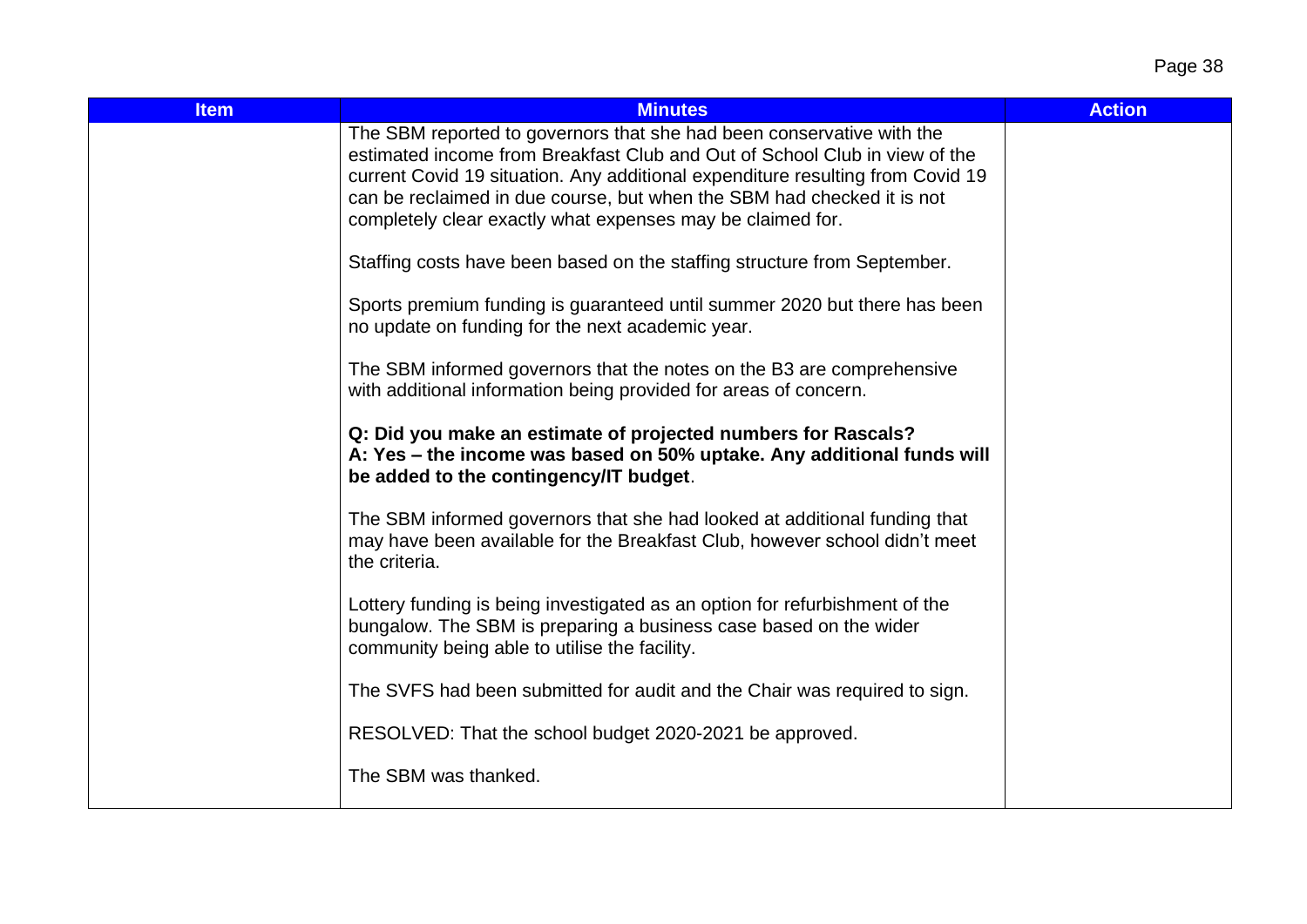| <b>Item</b>            | <b>Minutes</b>                                                                                                                                                                              | <b>Action</b> |
|------------------------|---------------------------------------------------------------------------------------------------------------------------------------------------------------------------------------------|---------------|
|                        | The Head Teacher provided governors with details of the current staff<br>structure. The role of the SBM was discussed and an advert would be placed<br>in the Autumn term.                  |               |
|                        | A general discussion took place regarding the current staff structure.                                                                                                                      |               |
|                        | RESOLVED: That the Head Teacher continue to move forward with ongoing<br>discussions.                                                                                                       |               |
| 68.<br><b>POLICIES</b> | The following policies had been sent to governors for approval:                                                                                                                             |               |
|                        | (a) Equality Policy                                                                                                                                                                         |               |
|                        | Q: Have we a wider range of faiths in school?<br>A: There has been an increase in ethnic minority but not in faiths.                                                                        |               |
|                        | Reverend Rochell joined the meeting.                                                                                                                                                        |               |
|                        | RESOLVED: That the Equality policy be agreed and adopted.                                                                                                                                   |               |
|                        | (b) CCTV Policy                                                                                                                                                                             |               |
|                        | The Head Teacher informed governors that they need to increase the CCTV<br>coverage and bids are currently being considered. The new policy had been<br>written with this increase in mind. |               |
|                        | RESOLVED: That the CCTV policy be agreed and adopted.                                                                                                                                       |               |
|                        | (c) Emergency Evacuation Policy                                                                                                                                                             |               |
|                        | RESOLVED: That the Emergency Evacuation policy be agreed and adopted.                                                                                                                       |               |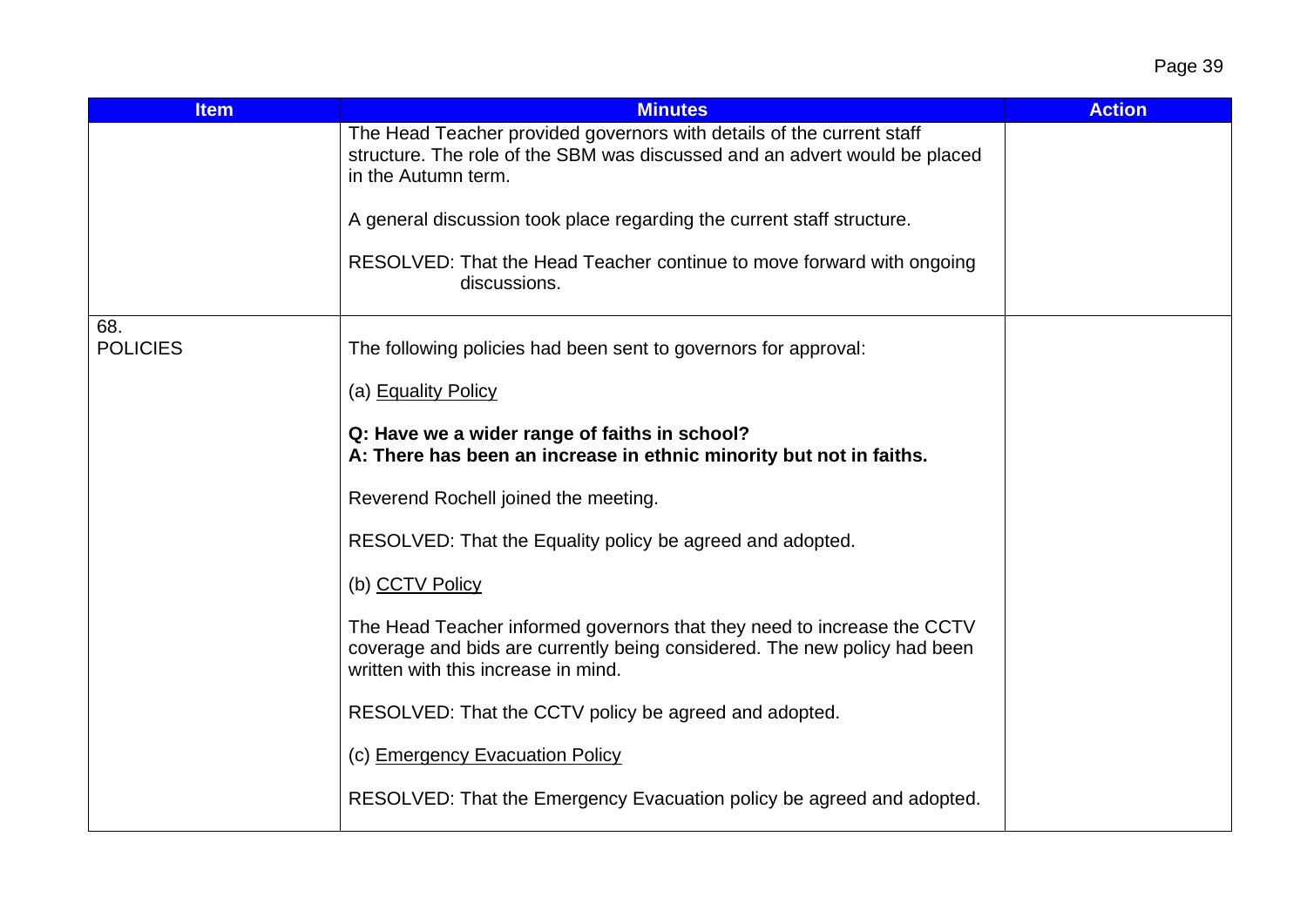| Page 40 |  |
|---------|--|
|---------|--|

| <b>Item</b>                | <b>Minutes</b>                                                                                                                                                                                                                                                        | <b>Action</b> |
|----------------------------|-----------------------------------------------------------------------------------------------------------------------------------------------------------------------------------------------------------------------------------------------------------------------|---------------|
|                            | (d) RSE Policy                                                                                                                                                                                                                                                        |               |
|                            | RESOLVED: That the RSE policy be agreed and adopted.                                                                                                                                                                                                                  |               |
|                            | (e) First Aid Policy                                                                                                                                                                                                                                                  |               |
|                            | RESOLVED: That the First Aid Policy be agreed and adopted.                                                                                                                                                                                                            |               |
|                            | (f) Medicine Policy                                                                                                                                                                                                                                                   |               |
|                            | RESOLVED: That the Medicine Policy be agreed and adopted.                                                                                                                                                                                                             |               |
| 69.<br><b>SAFEGUARDING</b> | The Head Teacher informed governors that Michelle Hodges from the LA had<br>visited school prior to closure and completed a safeguarding audit. The report<br>had not yet been received.<br>The Head Teacher did not feel that she had been as 'involved' as previous |               |
|                            | audits.                                                                                                                                                                                                                                                               |               |
|                            | Q: What is the cost of the audit?<br>A: £200.                                                                                                                                                                                                                         |               |
|                            | Q: Do we have to use the LA?<br>A: No but a number of schools do use the LA. We can look at an<br>alternative next time.                                                                                                                                              |               |
|                            | Q: When will we receive the full report?<br>A: We should have received it before now.                                                                                                                                                                                 |               |
| 70.                        |                                                                                                                                                                                                                                                                       |               |
| THE CORONAVIRUS            | Governors were informed that the Chair and Head Teacher had met on<br>17 May to discuss the way forward.                                                                                                                                                              |               |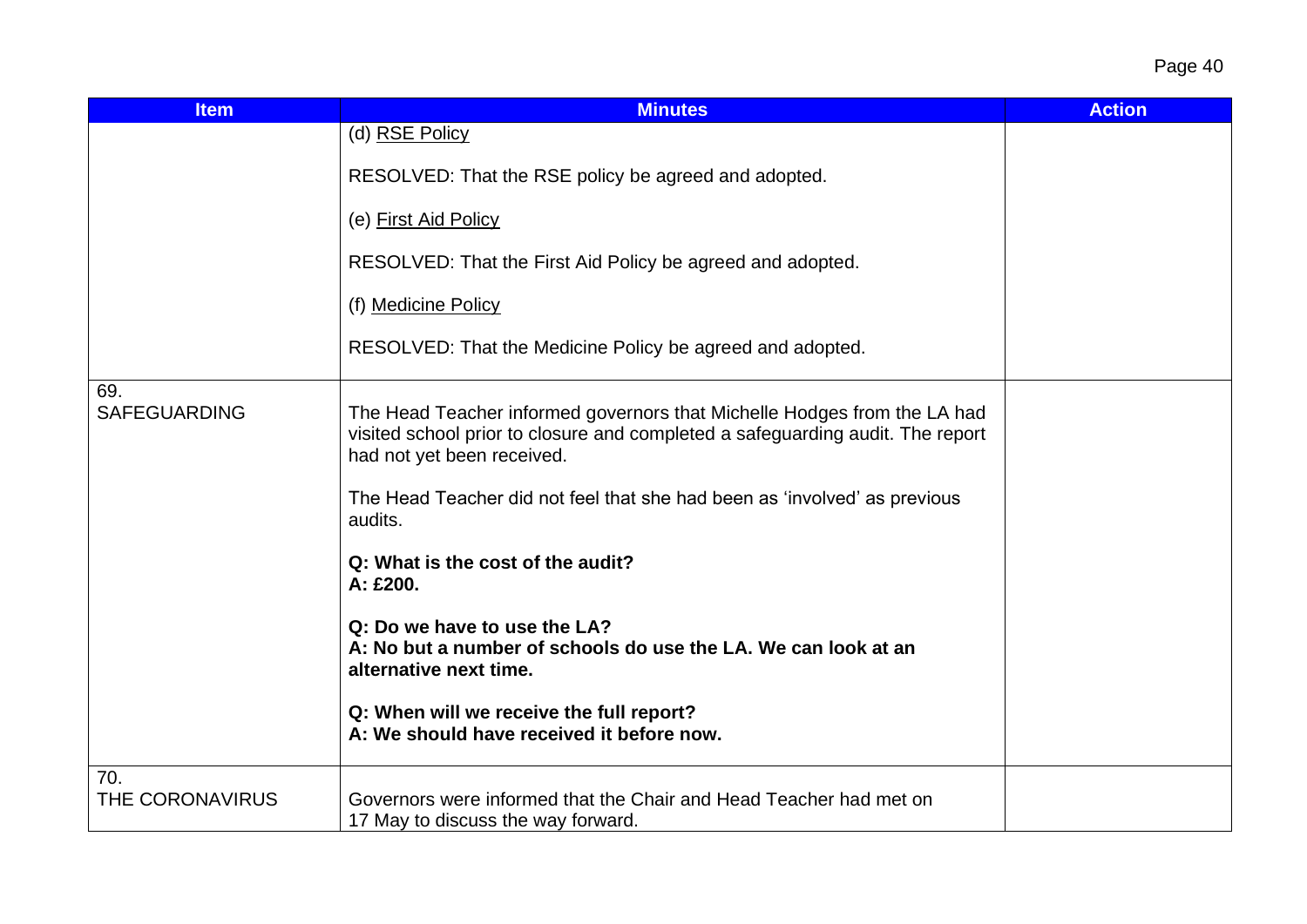| <b>Item</b> | <b>Minutes</b>                                                                                                                                                                                                                                                                                                                                                                                                                | <b>Action</b> |
|-------------|-------------------------------------------------------------------------------------------------------------------------------------------------------------------------------------------------------------------------------------------------------------------------------------------------------------------------------------------------------------------------------------------------------------------------------|---------------|
|             | The Head Teacher informed governors that there had initially been requests<br>for school places from 60 Key Workers but that this had dropped to 40 and<br>there are now 23 accessing the provision. The number of children in school at<br>any one time varies from 1 to 18. Staff are currently working on a rota system<br>and all had 2 weeks holiday for Easter and will have half term. SLT will cover<br>the holidays. |               |
|             | Staff are very supportive and helpful.                                                                                                                                                                                                                                                                                                                                                                                        |               |
|             | Numbers are expected to increase to 40 over the next few days.                                                                                                                                                                                                                                                                                                                                                                |               |
|             | Communication with parents has been continuous.                                                                                                                                                                                                                                                                                                                                                                               |               |
|             | Generic home learning packs were sent out initially but following feedback<br>more specific work is being sent including a Maths and English session every<br>day. Oak Academy resources are being used and supplemented with school<br>ideas and suggestions.                                                                                                                                                                |               |
|             | Some children require more prescriptive tasks while others prefer to be more<br>creative. A wide range of activities are being evidenced.                                                                                                                                                                                                                                                                                     |               |
|             | Since the Government announcement that schools should re-open on 1 June<br>the Head Teacher and Deputy Head Teacher had completed Safeguarding<br>and Health & Safety reports. They had met with staff, local head teachers and<br>KLPs.                                                                                                                                                                                      |               |
|             | The Head Teacher informed governors that in line with guidance and staff<br>opinion they would not bring children into school on a rota system to avoid too<br>much contact with increased numbers of families.                                                                                                                                                                                                               |               |
|             | The proposal being suggested to governors would then be fed back to staff<br>and the Head Teacher stressed the importance of staff feeling safe and                                                                                                                                                                                                                                                                           |               |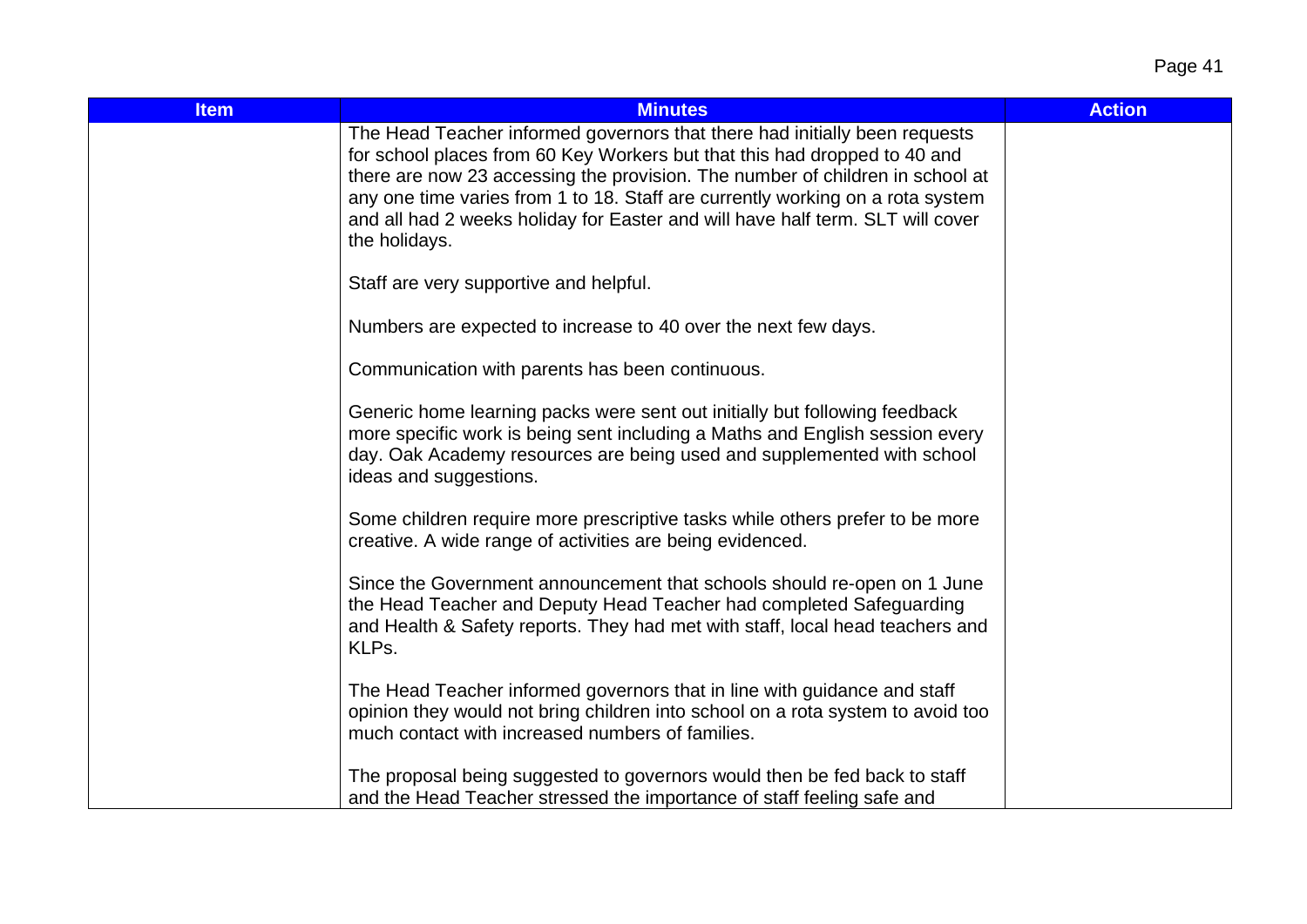| <b>Item</b> | <b>Minutes</b>                                                                                                                                                                                                                                                                                                                                                           | <b>Action</b> |
|-------------|--------------------------------------------------------------------------------------------------------------------------------------------------------------------------------------------------------------------------------------------------------------------------------------------------------------------------------------------------------------------------|---------------|
|             | comfortable with the proposals. Time would be set aside for staff to prepare as<br>each group of children would return to school on a phased basis.                                                                                                                                                                                                                      |               |
|             | Governors were informed that Calderdale council had recommended that<br>schools remained closed, however guidance had not been received from<br>Kirklees council yet.                                                                                                                                                                                                    |               |
|             | The Head Teacher suggested that a group of 12 children would return to<br>school on Thursday, 4 June followed by a further group the week after. The<br>order of priority would be Vulnerable children and children of Key Workers<br>then Year 1, Reception and Year 6 up to a maximum of 92 children.                                                                  |               |
|             | Q: Do you have many staff who will not be able to return?<br>A: We don't have any teaching staff shielding but we do have 2 who are<br>vulnerable. We do have some support staff shielding.                                                                                                                                                                              |               |
|             | Q: Have parents been surveyed to see who would allow their child to<br>return?<br>A: Yes – a further survey will be sent tomorrow with definite<br>arrangements. We have had responses from about half of the parents<br>surveyed and quite a few do want to return. The follow up<br>communication will include expectations and what the school day will<br>look like. |               |
|             | Q: If numbers are high would you consider a rota?<br>A: No – a rota system was an issue for staff and not recommended.                                                                                                                                                                                                                                                   |               |
|             | The Head Teacher informed governors that they would have to continue with<br>separate groups for those children who continued to access Breakfast Club<br>and Rascals. PPA time would also have to be considered.                                                                                                                                                        |               |
|             | Q: Will each year group have 12 children?                                                                                                                                                                                                                                                                                                                                |               |
|             | A: The classrooms can only accommodate 12 children.                                                                                                                                                                                                                                                                                                                      |               |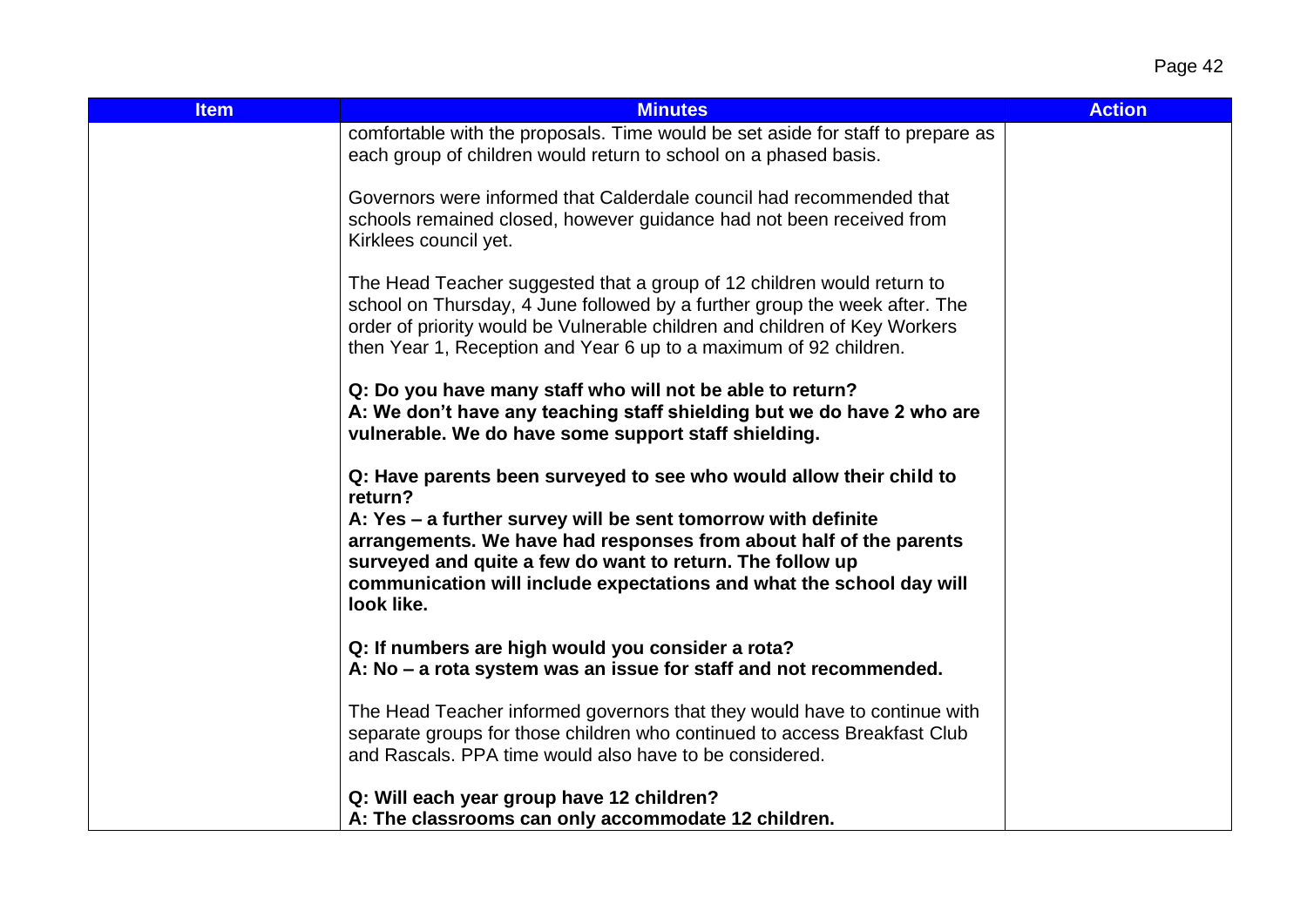| <b>Item</b> | <b>Minutes</b>                                                                                                                                      | <b>Action</b> |
|-------------|-----------------------------------------------------------------------------------------------------------------------------------------------------|---------------|
|             | Q: What about the other year groups returning?                                                                                                      |               |
|             | A: It is unlikely that they will return before summer.                                                                                              |               |
|             |                                                                                                                                                     |               |
|             | Q: Are you not preparing for a whole school return?<br>A: The Key Worker group could get bigger which will mean we will need                        |               |
|             | more room for them and with this in mind we cannot accommodate any                                                                                  |               |
|             | more year groups within the school.                                                                                                                 |               |
|             |                                                                                                                                                     |               |
|             | Q: In terms of parent responses will we be able to accommodate all                                                                                  |               |
|             | those wishing to return?                                                                                                                            |               |
|             | A: Yes, but we haven't chased up for more responses – the next letter                                                                               |               |
|             | will be more specific.                                                                                                                              |               |
|             | Q: What if a pupil becomes ill at school?                                                                                                           |               |
|             | A: They will have to go home - the expectation will be that they will be                                                                            |               |
|             | kept away if they are unwell.                                                                                                                       |               |
|             |                                                                                                                                                     |               |
|             | Q: Will staff be wearing PPE and is the guidance the same across                                                                                    |               |
|             | school?                                                                                                                                             |               |
|             | A: No PPE and although the challenges are very different from Reception<br>to Year 6 the actions taken will be the same. Ways of teaching will have |               |
|             | to be adapted and there will be lots of hand washing.                                                                                               |               |
|             |                                                                                                                                                     |               |
|             | Q: Will sanitisers be provided?                                                                                                                     |               |
|             | A: Hand washing is still considered the best option but we do have                                                                                  |               |
|             | mobile sanitisers on order and stationary dispensers for in school. Extra                                                                           |               |
|             | cleaning materials are being delivered for daytime cleaning of taps, door                                                                           |               |
|             | handles etc. Staff will probably do the cleaning in their rooms.                                                                                    |               |
|             | Q: What is the general feeling amongst staff?                                                                                                       |               |
|             | A: They have mostly discussed practicalities of classroom layout,                                                                                   |               |
|             | cleaning and what they can/can't use.                                                                                                               |               |
|             |                                                                                                                                                     |               |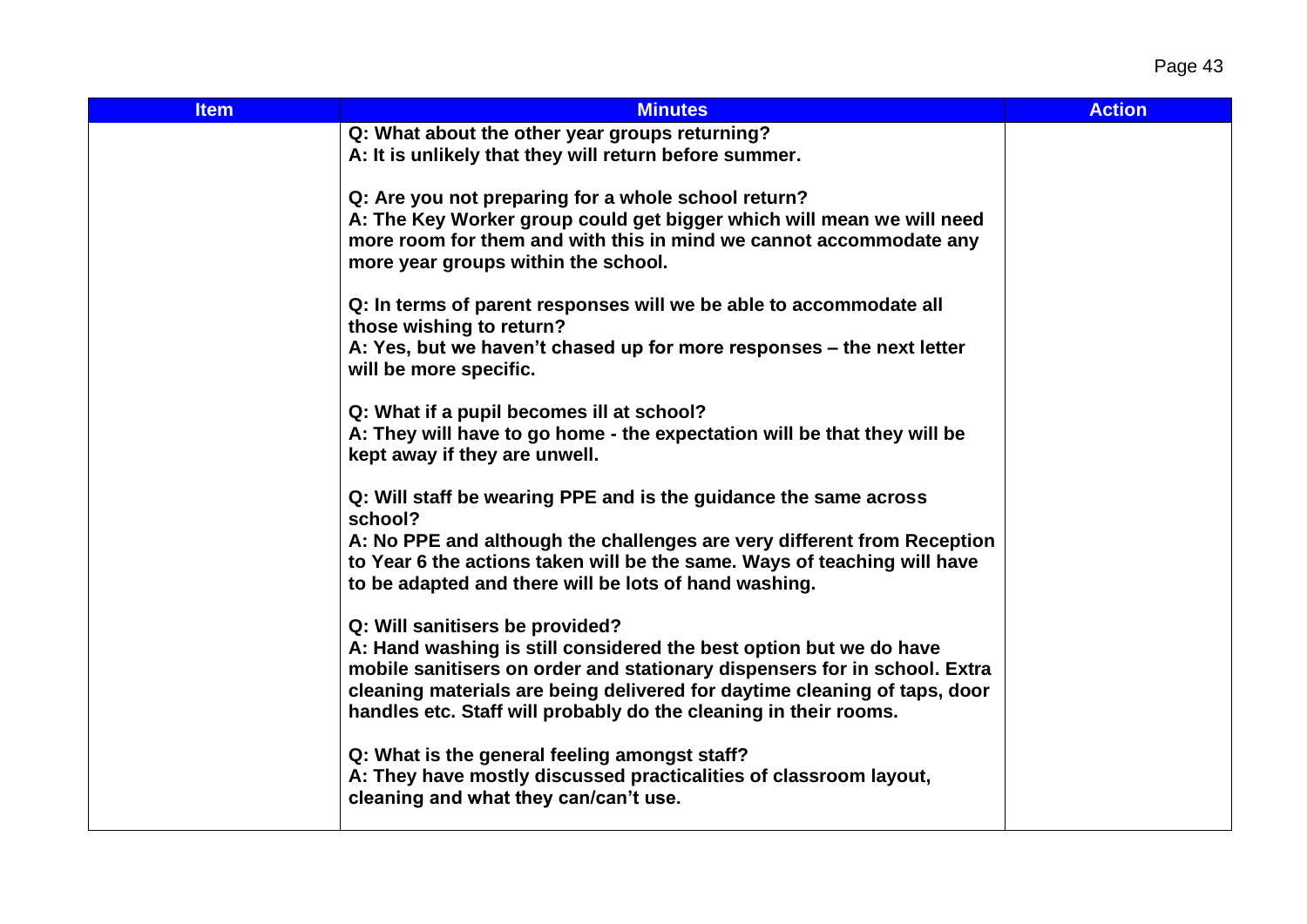| <b>Item</b> | <b>Minutes</b>                                                                                                                                                                                                                       | <b>Action</b> |
|-------------|--------------------------------------------------------------------------------------------------------------------------------------------------------------------------------------------------------------------------------------|---------------|
|             | Q: What is the rationale behind Calderdale Council's decision?<br>A: They didn't feel that the '5 tests' had been met.                                                                                                               |               |
|             | Q: Have you sent an FAQ to parents?<br>A: Not yet but we will do.                                                                                                                                                                    |               |
|             | Q: Longer term – what could the new school year look like?<br>A: There has been no guidance from the DfE yet.                                                                                                                        |               |
|             | <b>QUESTION TO LA: When will guidance be received?</b>                                                                                                                                                                               |               |
|             | Q: Has the KLP been in touch?<br>A: No not yet.                                                                                                                                                                                      |               |
|             | Q: Has the Diocese been in touch?<br>A: They have sent factual emails but not guidance or support.                                                                                                                                   |               |
|             | After further discussion governors voted to decide whether to continue with the<br>proposed planned re opening of school by Wednesday 3 June.                                                                                        |               |
|             | RESOLVED: That school start to re-open from Wednesday 3 June 2020.                                                                                                                                                                   |               |
|             | The Head Teacher confirmed that she would communicate with staff and<br>parents and a further meeting of the governing body would be held<br>Wednesday 27 May 2020 to update governors on preparations and parental<br>feedback etc. |               |
|             | The Chair informed governors that she is in daily contact with the Head<br>Teacher and if any issues arise, she will contact the governing body if<br>required.                                                                      |               |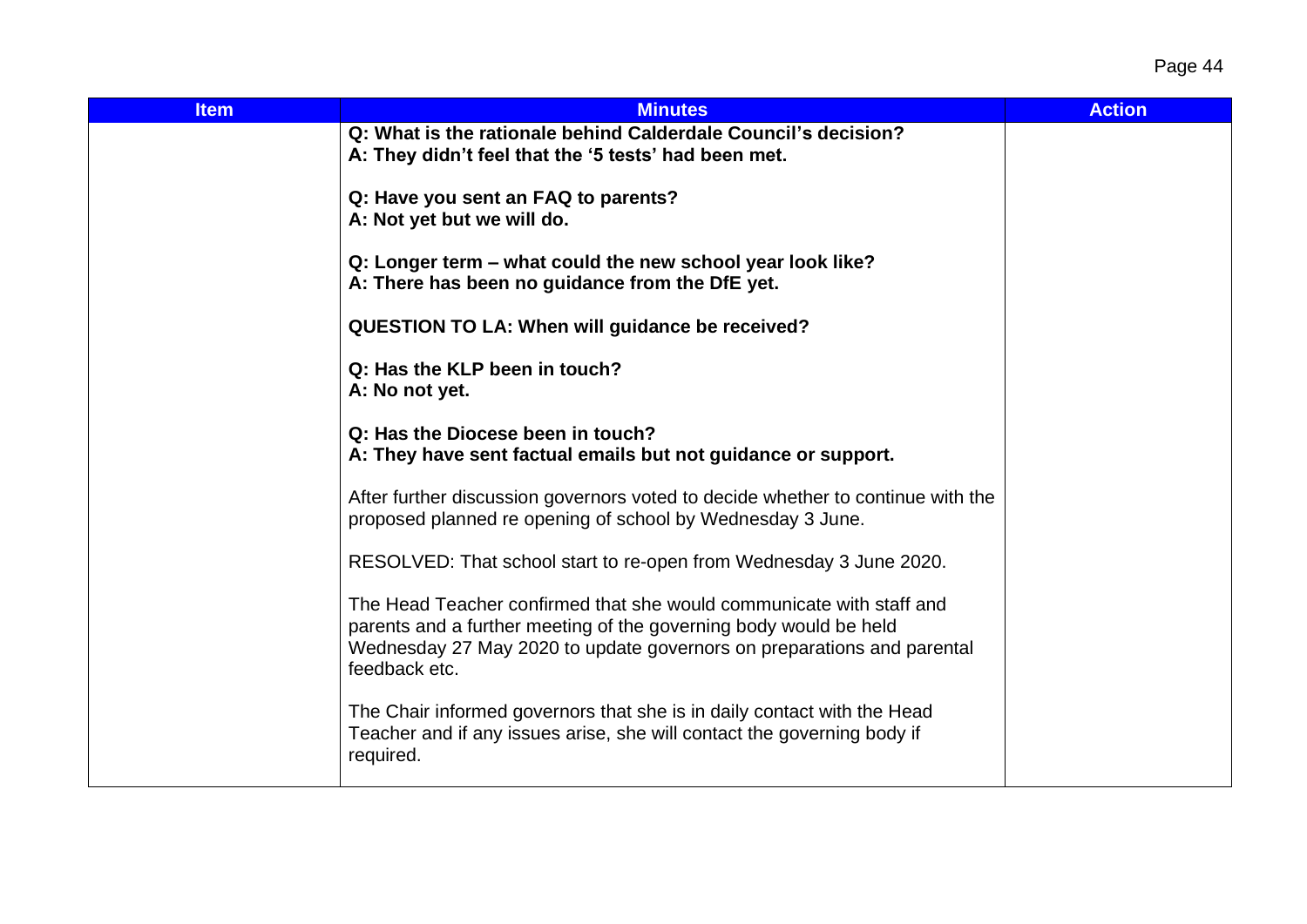| <b>Item</b>                                                                            |           |                                                                                                                                                              | <b>Minutes</b>                                                                                                        | <b>Action</b> |  |  |
|----------------------------------------------------------------------------------------|-----------|--------------------------------------------------------------------------------------------------------------------------------------------------------------|-----------------------------------------------------------------------------------------------------------------------|---------------|--|--|
|                                                                                        | support.  | Governors asked that staff be thanked on their behalf and the Chair confirmed<br>that she is sending a letter to staff to thank them for their hard work and |                                                                                                                       |               |  |  |
|                                                                                        |           |                                                                                                                                                              | Reverend Rochell closed the meeting with a prayer.                                                                    |               |  |  |
| 71.<br><b>DATES OF NEXT</b><br><b>MEETINGS AND</b><br>POSSIBLE AGENDA<br><b>ITEMS.</b> | RESOLVED: | (i)                                                                                                                                                          | That the next meeting of the Governing body be<br>held via Teams on Wednesday, 27 May 2020 -<br>update on re opening. |               |  |  |
|                                                                                        |           | (ii)                                                                                                                                                         | That meetings for the new academic year be as<br>follows:                                                             |               |  |  |
|                                                                                        |           |                                                                                                                                                              | 1 October 2020 at 6.30 pm (Annual Meeting)                                                                            |               |  |  |
|                                                                                        |           |                                                                                                                                                              | 17 November 2020 (Resources Committee at 6.00 pm<br>followed by Standards Effectiveness Committee at 7.30 pm)         |               |  |  |
|                                                                                        |           |                                                                                                                                                              | 1 December 2020 at 6.30 pm (Full Governing Body)                                                                      |               |  |  |
|                                                                                        |           |                                                                                                                                                              | 28 January 2021 (Resources Committee at 6.00 pm followed<br>by Standards Effectiveness Committee at 7.30 pm)          |               |  |  |
|                                                                                        |           |                                                                                                                                                              | 8 February 2021 at 6.30 pm (Full Governing Body)                                                                      |               |  |  |
|                                                                                        |           |                                                                                                                                                              | 18 March 2021 at 6.30 pm (Full Governing Body)                                                                        |               |  |  |
|                                                                                        |           |                                                                                                                                                              | 17 May 2021 at 6.30 pm (Full Governing Body)                                                                          |               |  |  |
|                                                                                        |           |                                                                                                                                                              | 22 June 2021 – (Resources Committee at 6.00 pm followed by<br>Standards Effectiveness Committee at 7.30 pm)           |               |  |  |